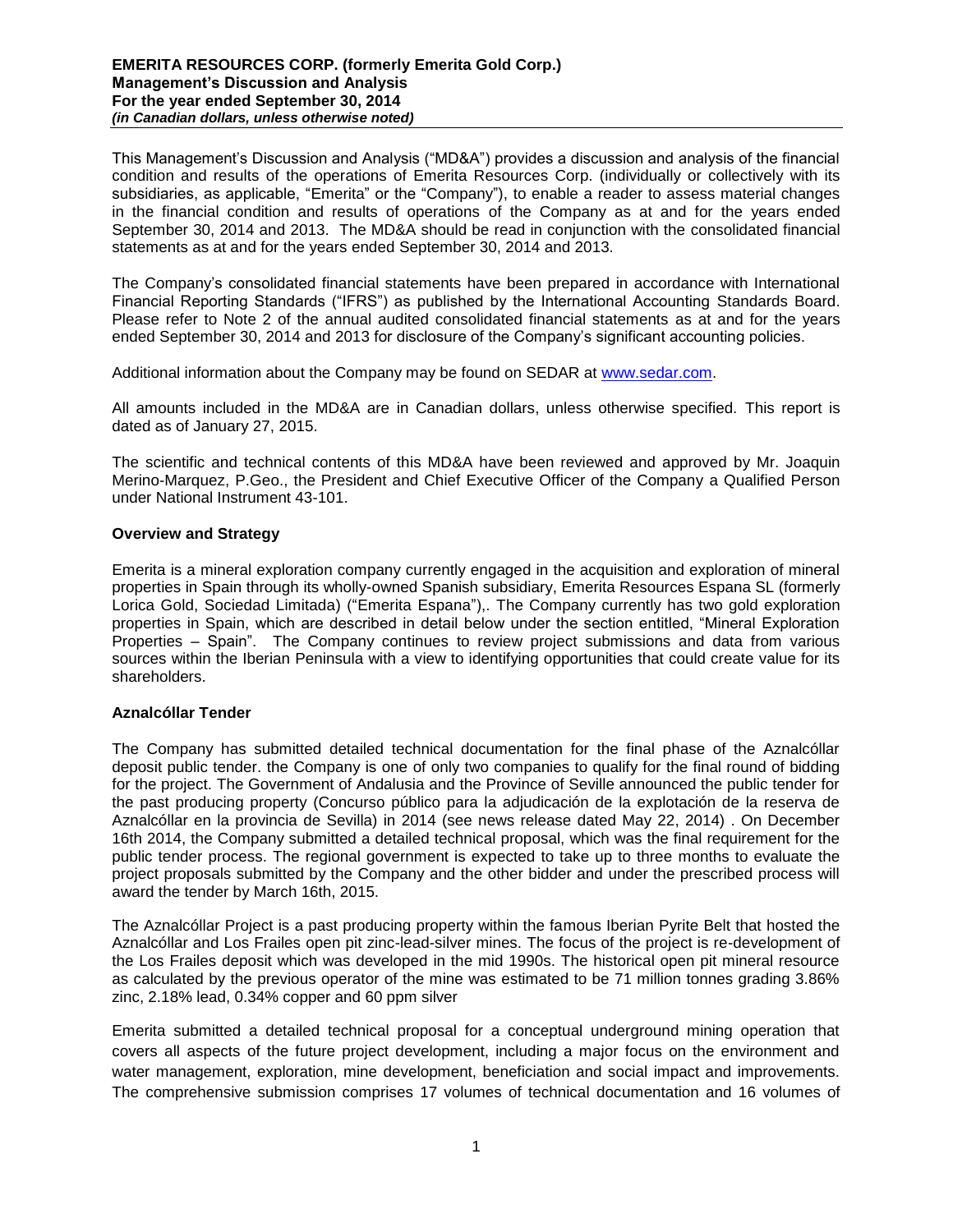maps and site plans. The work was completed by a team of 80 people including Emerita and Forbes & Manhattan technical personnel, as well as leading Spanish and international consulting companies.

## **Mineral Exploration Properties – Spain**

The Company has interests in three gold exploration properties. Among the three properties, two being Las Morras and Peña Encina are located in the Extremadura region, Spain, and one being Sierra Alta is located in the Asturias region in northwestern Spain. Each of the properties is comprised of exploration permits that were issued by the Extremadura regulatory authorities and the Asturian regulatory authorities respectively.

## *Las Morras Property - Description*

The Las Morras Property, which is 100% owned by the Company, is comprised of one exploration permit that covers an area of 6,816 hectares and is located in the eastern part of the Badajoz province. More than 300 large gold nuggets and samples of high grade, gold-bearing quartz vein boulders have been identified by local farmers using metal detectors. Gold-bearing boulders ranging up to 0.5 metres ("m") in diameter have been identified. Other than the exploration activities carried out by the Company and prospecting by local residents, there is no history of exploration on the Las Morras Property; however, Roman-era gold mine workings have been identified within the Property. In April 2013, the Company submitted five new exploration applications to the mines bureau of the Extremadura Regional Government covering an area adjacent to its Las Morras exploration permit. The applications were accepted in June 2013 and it is expected that exploration permits will be granted in second quarter of 2015. The Property was expanded because the geochemical anomalies comprising the Northwestern area trends off the Property and there have been a number of additional areas where gold nuggets have been observed and historical workings identified outside of the existing property boundary. The new area will cover nearly 45,000 hectares totaling 1,500 claims that are grouped in five new exploration permits named "Manchuela", "El Alandre", "Matajarda", "Las Matillas" and "Garbayuela".

# *Las Morras Property - Results*

# **Geophysical Survey**

Geophysical surveying (VLF, IP and ERT) (note: Very Low Frequency – VLF; induced polarization – IP; Electrical Resistivity Tomography – ERT) were carried out during October and November 2013, to identify geophysical anomalies indicative of bedrock structures, potentially related to mineral occurrences. The surveying was performed in both the Northwestern area and the Central area.

The VLF surveying consisted of 27 line kilometers in both the Northwestern and Central areas, where measurements were taken every 10 meters. In the Northwestern area 8, 9 linear kilometers were surveyed on 14 lines oriented in a north-south direction and, ranging from 350 to 1,100 meters each. In the Central area 18.1 linear kilometers were surveyed on 20 lines oriented north-south, ranging from 550 to 1,100 meters each. The spacing between lines was determined according to the results of the geochemical campaign, ranging from 50 to 100 meters.

The IP and ERT surveying consisted in 10.4 linear kilometers in both the Northwestern and Central areas. Both the IP and ERT survey were measured simultaneously with the same device, following the same lines. The spacing between electrodes was 10 meters, which allows vertical readings up to 120 meters depth. In the Central area, a 6,930 linear meters were distributed in 11 lines of 630 meters long and a north-south direction except for one tie line with an east-west direction. In the Northwestern area, 5 lines were measured by IP and ERT, completing a total of 3,470 linear meters. The lines were N-S trending and had variable length, from 630 to 950 meters. The spacing between lines was determined according to the results of the geochemical campaign, ranging from 100 to 450 meters.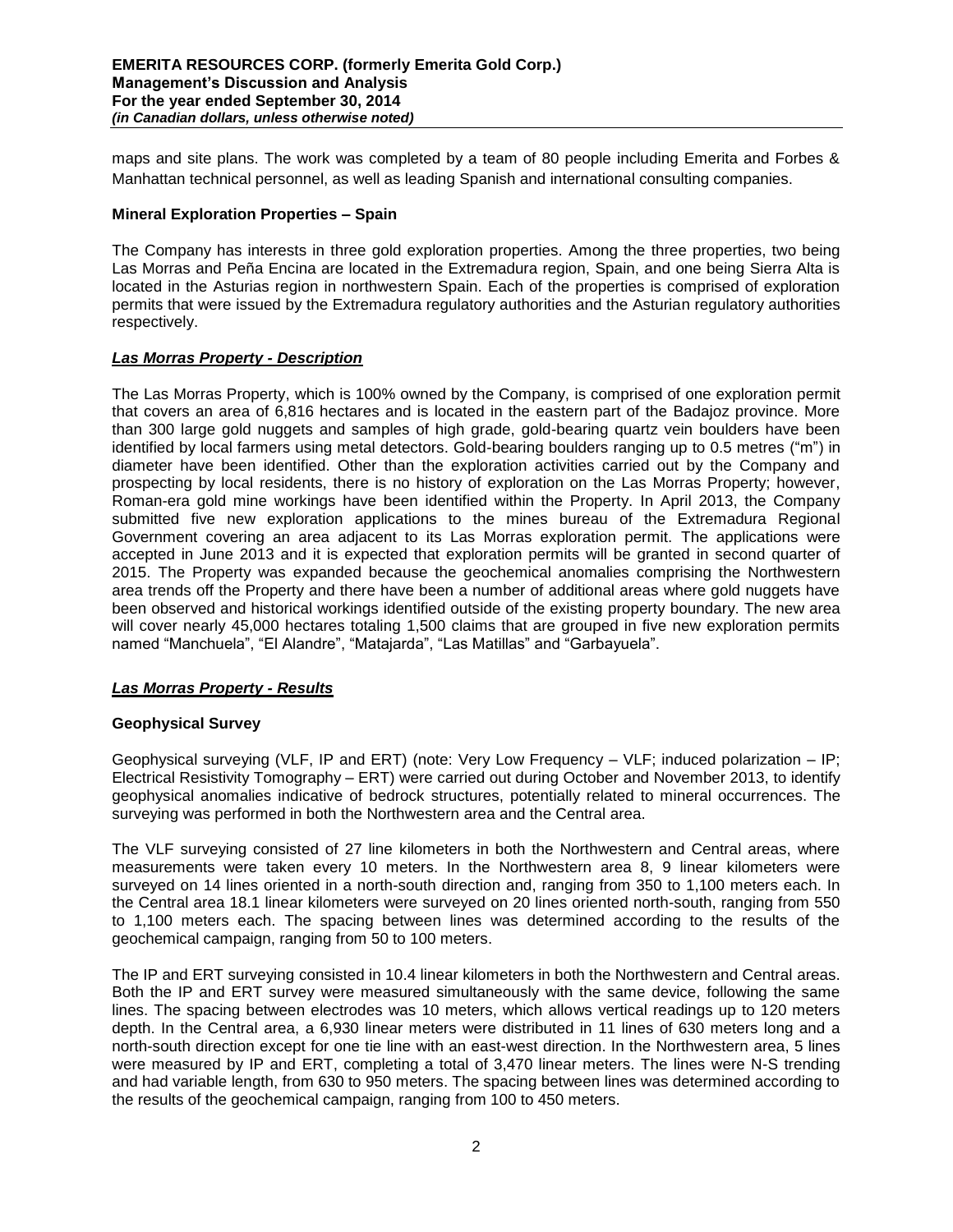The geophysical data, together with geological information and geochemical data from the two target areas, identified features that are interpreted to represent a shear zone system. This shear zone system is considered as a possible source of the gold found in the area. The geophysical anomalies are coincident with the geochemical anomalies found in the Central and NW areas. Furthermore, both the geochemical and geophysical anomalies are open along their strike, particularly to the East. The coincident geochemical/geophysical anomaly in the Central target area, extends 1,200 meters long is up to 90 meters wide and based on the IP extends to a depth of least 120 meters. In the Northwestern target area the anomalous body is 600 meters long, up to 80 meters wide and its continuity in depth is up to 100 meters based on the IP interpretation.

The identification of geophysical anomalous areas (i.e., faults zones and bodies of high resistivity and high chargeability) represent priority targets for trenching and drilling.

## *Las Morras Property – Outlook*

Conditional on financing, the Company will continue with a moderate exploration program on its 100% owned Las Morras property. As the result of the previous geochemical and geophysical exploration campaigns, two areas have been prioritized in the Las Morras property, the Central zone, which contains two target areas, and the Northwestern zone, which contains one target area.

The size of these targets are well over 1,100 m long by 90 m wide, oriented E-W. In order to expose the bedrock underneath of the regolith, the company is planning to excavate a series of trenches.

The objective of the trenching program is to characterize the shear zone(s) and to obtain bedrock samples for gold analysis. Trenching is viewed as an effective precursor to drilling in this area as overburden appears to be relatively thin and generally less than 2 meters.

The Company also intends to extend the exploration of the Las Morras Project into the new exploration permits (Manchuela, El Alandre, Mataqjarda, Las Matillas and Garbayuela). These new exploration permits surround the Las Morras exploration permit. As in the Las Morras exploration permit, abundant gold nuggets have been recognized along with evidence of historical workings attributed to the Romans. The exploration work will consist of detailed field mapping and soil/rock sampling.

## *Peña Encina Property - Description*

The "Peña Encina" gold project is located on the Central Ridge of the La Codosera area. The western limit of the Property is the Portuguese border. The project comprises one exploration permit, which is about 65 km west of the town of Caceres and 180 Km northeast of Lisbon. The Property covers 140 claims for a total of 4,140 ha and is easily accessible by road from Caceres, the largest city in the region. Compilation of the geological and geochemical data is ongoing and initial field work will commence earlier next year.

La Codosera area is one of the renowned historic gold districts in Spain. It is known for having about a dozen of former Roman workings for gold and several underground mines that were operated by a German company which produced gold for more than a decade in the 19th century. This area was a State Reserve for gold for many years and as such only accessible by government surveys until the property was declared "open" in 2010, which is when Emerita acquired the property through a public bidding process.

The Complejo Esquisto Grauvquico (CEG) crops out in the northern ridge of the Property. The CEG comprises a sequence of slates and greywackes. These rocks are interpreted as late Proterozoic age. They are overlain unconformably by more varied lithologies, including sandstones, dolomites and limestones, of Vendian or Cambrian age, which crop out in the Central and Southern Ridges.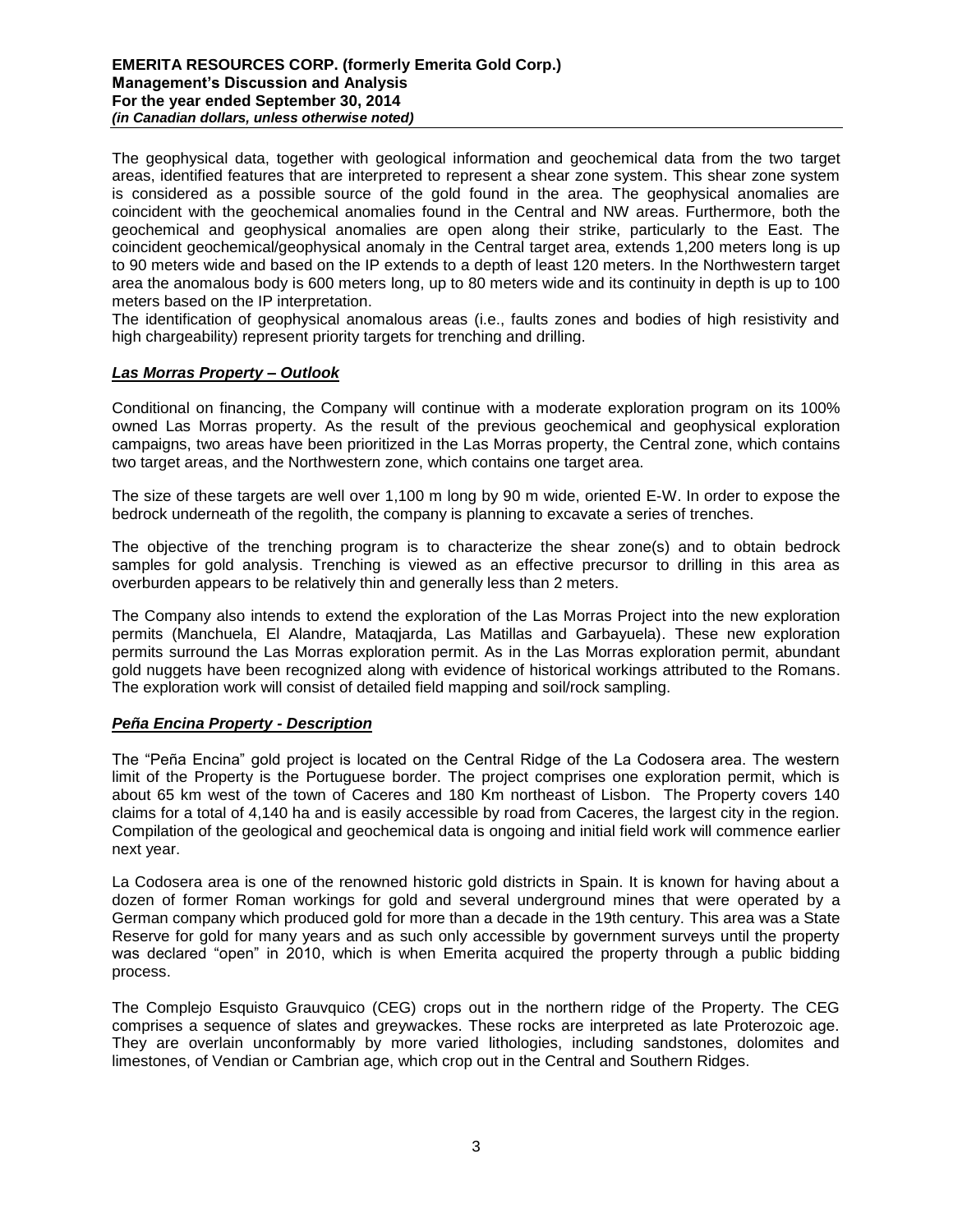The main structural feature in the area where "Peña Encina" is located is the La Codosera Synclinorium, which was formed during the ductile Hercynian deformation. It is represented by three parallel WNW-ESE trending ridges. During the year the activity on the Peña Encina property comprised two field campaigns to perform field mapping, sampling, geochemistry of rock samples, and verification work to assist with the ongoing compilation. The focus of the Company's work program to-date has been on advancing the Las Morras project.

# *Peña Encina Property – Outlook*

The Company will meet administrative requirements to ensure the property is maintained in good standing but does has not planned any exploration work for the upcoming quarters.

## *Sierra Alta Property - Description*

The Sierra Alta Property is comprised of one exploration permits that cover an area of 2,500 hectares, totalling 90 claims in the Asturias region in northwestern Spain.

The Asturias region has been a significant producer of gold and hosts two of the largest currently known deposits in the Iberian Peninsula, the Salave deposit and the El Valle-Boinas Carles deposit, both of which are in close proximity to the Sierra Alta Project. Gold in Asturias is hosted in three belts (Oscos, Navelgas and Rio Narcea) and occurs in high grade epithermal veins, skarns and as intrusive related gold deposits. The Sierra Alta project is located in the strongly mineralised Navelgas Gold Belt, which forms the central belt in Asturias and consists of structurally controlled Palaeozoic clastic sediments and carbonates intruded by felsic intrusive rocks.

The Salave deposit, which is currently being evaluated by Astur Gold Corp., is located 35 km from the Sierra Alta Project and has a mineral resource of 17.97 million tonnes grading 2.92 grams per tonne gold, comprising 1.7 million ounces of gold in the measured and indicated categories.

The EL Valle-Boinas Carles (EVBC) deposit, which lies 30 km to the east of Sierra Alta, produced over one million ounces of gold and 20,000 tonnes of copper before closure of the mine in 2006. The mine was re-commissioned in 2011 by Orvana Minerals Corp. and produced 80,541 ounces gold, 17.3 million pounds of copper and over one million ounces of silver during 2013 and is forecast to produce similar quantities in 2014.

Limited exploration was carried out in the Sierra Alta project area by Rio Narcea during the 1990s and in 2005-06 as part of an option agreement. Geological mapping during this program identified a large number of ancient Roman workings that align for over 10 km length along a NNE - SSW striking structure. These range from large pits, the largest of which is the Freita pit from which 29 million tonnes of material is estimated to have been mined, to relatively small trenches. Preliminary geological mapping by Emerita geologists identified, in addition to the old workings, widespread ferruginous breccias, jasperiod alteration and widespread silicification.

Gold mineralisation at Sierra Alta has potential for very high grades demonstrated by a 1m rock chip sample reported by Rio Narcea that returned an astounding grade of 338 grams per tonne gold. Historical drilling on the property is limited to four holes located in a cluster near the La Freita working. The best result was LF-02, which intersected 14m grading 2.08 grams per ton gold.

Recent rock sampling by Emerita returned grades of up to 10.65 grams per tonne gold. Additionally the Emerita's team has carried out an aerial photos analysis of high resolution (0.5 m) digital elevation model (DEM), leading to new roman pit findings. Such pits will be mapped and sampled in the next field campaign.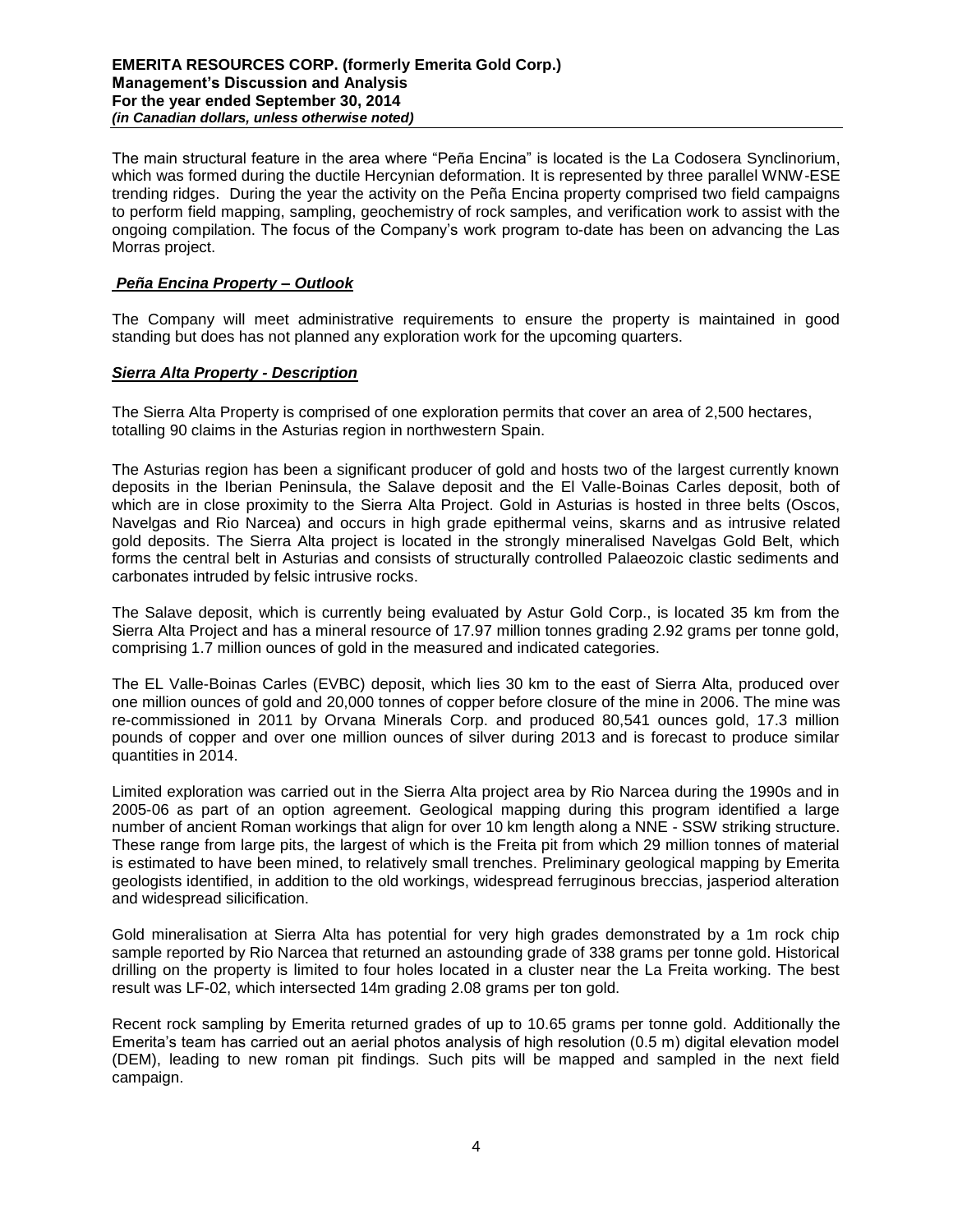Sierra Alta is located in an area with excellent access, no significant environmental restrictions and has no population centres within 5km of the property.

## *Sierra Alta Property - Outlook*

Emerita has not yet verified all the historical work done by Rio Narcea and does not intend to use this information for purposes other than planning and prioritizing exploration targets.

At the time that the Company receives formal notice that the property has been granted, from that date the concession will have a three year term renewable for an additional three year term. As of September 30, 2014, the Company wrote off the property to \$Nil given the uncertainty of the future development as a result of the formal notice of grant being outstanding.

#### *Los Vieros Property - Description*

The Los Vieros Property comprised three exploration permits that covered an area of 23,175 hectares. The Project was determined to have limited potential based on initial field reviews and the Company intends to relinquish the licenses in favour of focusing on other projects.

#### **Liquidity and Capital Resources**

As at September 30, 2014, the Company had working capital of \$853,085 (September 30, 2013 - \$1,643,445), which included a cash balance of \$1,024,697(September 30, 2013 - \$1,712,915), amounts receivable of \$62,951(September 30, 2013 - \$85,661), and prepaid expenses and advances of \$107,624(September 30, 2013 - \$10,158), offset by accounts payable and accrued liabilities of \$342,187(September 30, 2013 - \$165,289).

On August 19, 2014, the Company completed a non-brokered private placement financing by issuing 12,275,750 common shares at a price of \$0.10 per common share for gross proceeds of \$1,227,575.

#### **Results of Operations**

During the year ended September 30, 2014, the Company recorded a loss of \$1,730,024, or \$0.05 per share, compared with a loss of \$2,033,059, or \$0.07 per share, during the year ended September 30, 2013.

Expenses incurred during the year ended September 30, 2014 included \$123,004 in shareholder communications and filing fees; \$72,882 in travel expense, largely related to travel to the Company's properties in Spain; \$709,634 in consulting and management fees; \$106,140 in office expenses; \$43,725 in professional fees related to the preparation and audit of the Company's financial statements and legal fees incurred; and project evaluation expenses of \$647,369 were incurred relating to the evaluation of mineral properties in Spain. These expenses primarily related to the final submission of the Aznalcollar tender. Numerous local and international consultants were used for the preparation of the tender.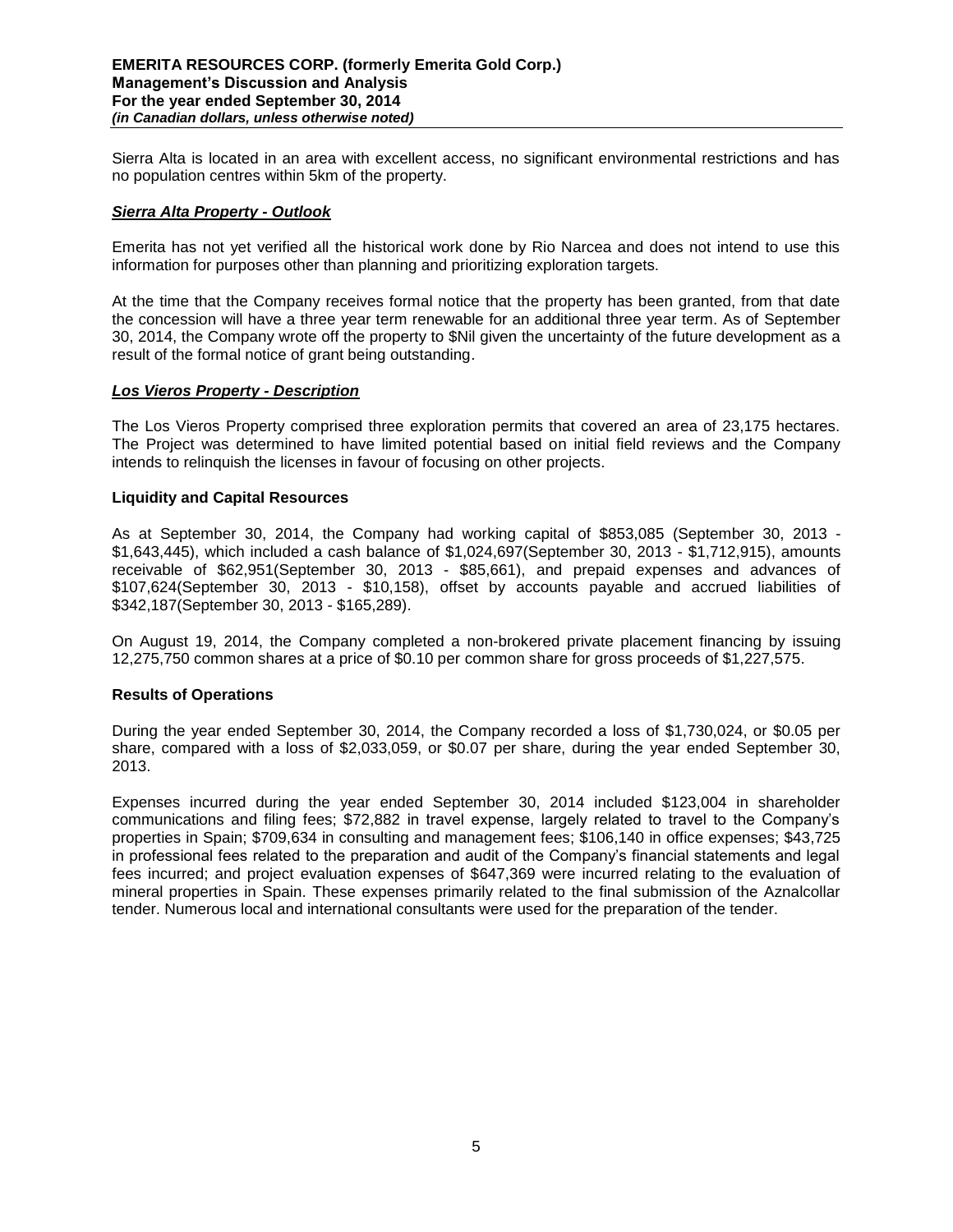Expenses incurred during the year ended September 30, 2013 included \$745,682 in RTO transaction expenses; \$98,586 in shareholders communications and filing fees; \$314,069 share-based payment expenses related to options granted in connection with the completion of the RTO; \$45,752 in travel expense, largely related to travel to the Company's properties in Spain; \$551,511 in consulting and management fees; \$51,504 in office expenses due to change of new management and offices; \$69,558 in professional fees related to the preparation and audit of the Company's financial statements and legal fees incurred setting up the Spanish subsidiary; and project evaluation expenses of \$173,867 were incurred relating to the evaluation of mineral properties in Spain.

## **Cash flows**

## *Three and twelve months ended September 30, 2014*

During the three and twelve months ended September 30, 2014, the Company used cash of \$359,063 and \$1,525,300 on operating activities. Cash used in operating activities consisted of general and administrative expenses, partially offset by changes in non-cash working capital.

During the three and twelve months ended September 30, 2014, investing activities provided \$111,156 and used \$349,812 which related to general overhead for exploration and evaluation expenditures on the Company's properties in Spain.

During the three and twelve months ended September 30, 2014, financing activities generated \$1,219,791 and \$1,219,791 as a result of the non-brokered private placement completed on August 2014 by issuing 12,275,750 common shares at a price of \$0.10 per common share.

#### *Three and twelve months ended September 30, 2013*

During the three and twelve months ended September 30, 2013, the Company used cash of \$316,327 and \$1,039,004 on operating activities. Cash used in operating activities consisted of general and administrative expenses, partially offset by changes in non-cash working capital.

During the three and twelve months ended September 30, 2013, investing activities provided \$55,584 and used \$544,820 which related to general overhead for exploration and evaluation expenditures on the Company's properties in Spain.

During the three and twelve months ended September 30, 2013, financing activities generated \$Nil and \$3,274,176 as a result of options exercised, the RTO and the concurrent financing.

#### **Off-Balance Sheet Items**

As at September 30, 2014, the Company did not have any off-balance sheet items.

#### **Select Annual Information**

Select annual financial information for the years ended September 30, 2014, 2013 and 2012 is presented in the table below:

|                                   | 2014        | 2013        | 2012      |
|-----------------------------------|-------------|-------------|-----------|
|                                   |             |             |           |
|                                   |             |             |           |
| Revenues                          |             |             |           |
| Loss and comprehensive loss       | (1,730,024) | (2,033,058) | (89, 596) |
| Loss per share, basic and diluted | (0.05)      | (0.07)      | (0.01)    |
| Total assets                      | \$2,238,699 | \$2,569,034 | \$235,666 |
| Long-term liabilities             |             |             |           |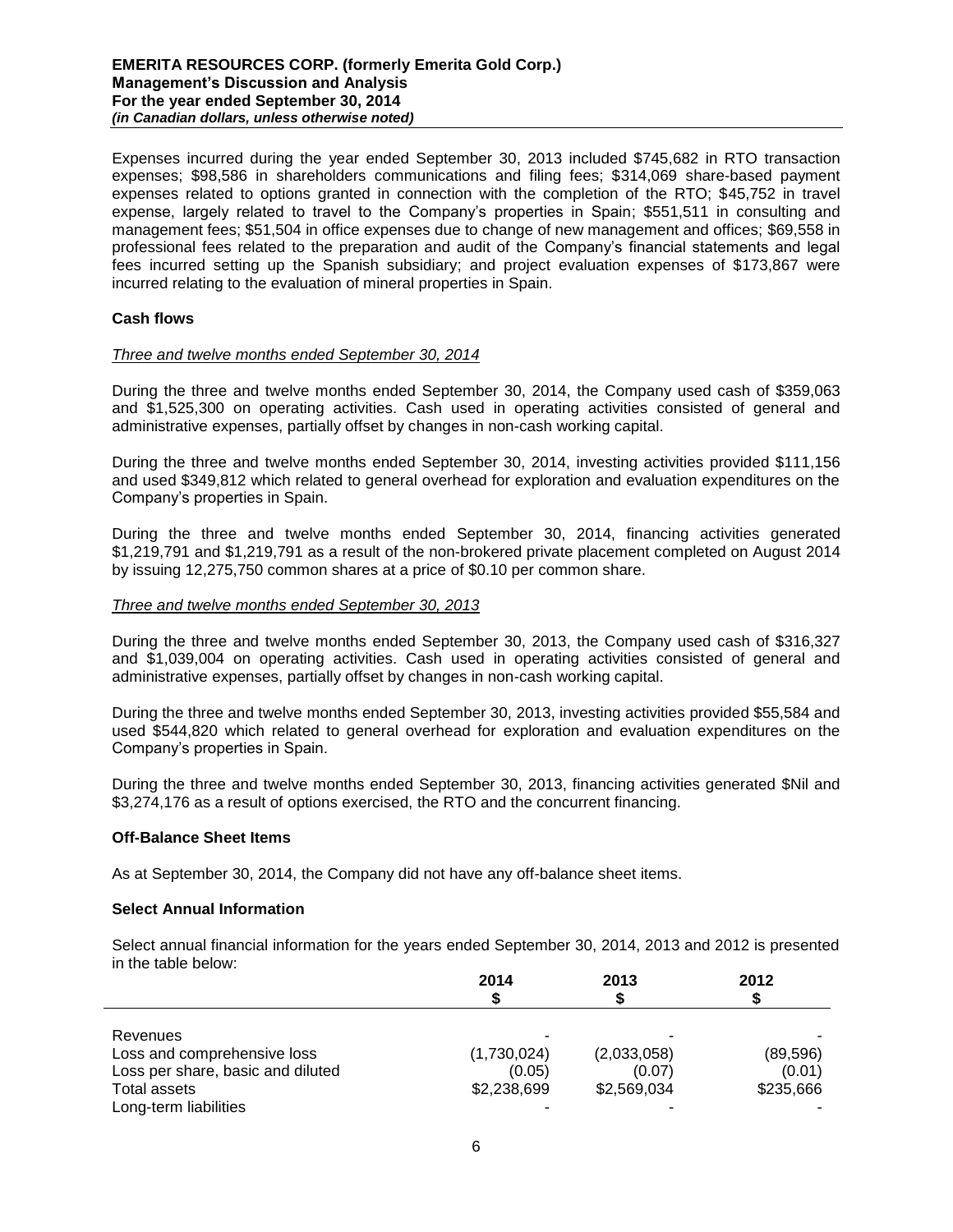## **Select Quarterly Information**

Select quarterly financial information for the most recent eight quarters is presented in the table below:

| <b>Period</b>                                                                                                                                                                                                    | Revenue<br>(1)<br>S | Operating<br>costs<br>\$                                                    | Loss<br>\$                                                                                    | Loss per<br>share<br>\$                                            | <b>Total assets</b><br>S                                                                |
|------------------------------------------------------------------------------------------------------------------------------------------------------------------------------------------------------------------|---------------------|-----------------------------------------------------------------------------|-----------------------------------------------------------------------------------------------|--------------------------------------------------------------------|-----------------------------------------------------------------------------------------|
| Q4 - September 30, 2014<br>Q3 - June 30, 2014<br>Q2 - March 31, 2014<br>Q1 - December 31, 2013<br>$Q4 - September 30, 2013^{(2)}$<br>$Q3 -$ June 30, 2013 <sup>(2)</sup><br>$Q2 -$ March 31, 2013 <sup>(2)</sup> |                     | 487,450<br>358,511<br>464,863<br>394,930<br>412,956<br>233,686<br>1,349,041 | (584,808)<br>(356, 495)<br>(471,516)<br>(317, 205)<br>(409, 557)<br>(241, 058)<br>(1,325,209) | (0.01)<br>(0.01)<br>(0.01)<br>(0.01)<br>(0.01)<br>(0.01)<br>(0.05) | 2,238,699<br>1,468,103<br>1,794,826<br>2,258,845<br>2,569,034<br>2,928,079<br>3,121,837 |
| Q1 - December 31, 2012                                                                                                                                                                                           |                     | 54,846                                                                      | (57, 235)                                                                                     |                                                                    | 277,516                                                                                 |

Explanatory Notes:

- 1) The Company has no sales revenues.
- 2) The results for the periods ended March 31 through September 30, 2013 included the accounts of Fuller Capital Corp. subsequent to the closing of RTO.

#### **Outstanding Share Data**

At January 27, 2015, the Company had 48,087,829 common shares outstanding and 3,560,000 outstanding stock options.

#### **Financial Instruments**

Financial instruments recorded at fair value on the statement of financial position are classified using a fair value hierarchy that reflects the significance of the inputs used in making the measurements. The fair value hierarchy has the following levels:

- a) Level 1 Unadjusted quoted prices in active markets for identical assets or liabilities;
- b) Level 2 Inputs other than quoted prices that are observable for assets or liabilities, either directly or indirectly; and
- c) Level 3 Inputs for assets and liabilities that are not based on observable market data.

The fair value hierarchy requires the use of observable market inputs whenever such inputs exist. A financial instrument is classified to the lowest level of the hierarchy for which a significant input has been considered in measuring fair value.

The Company's financial instruments include cash, and accounts payable and accrued liabilities. The carrying values of these financial instruments reported in the statement of financial position approximate their respective fair values due to the relatively short-term nature of these instruments. As at September 30, 2014 and 2013, the Company had no instruments to classify in the fair value

hierarchy.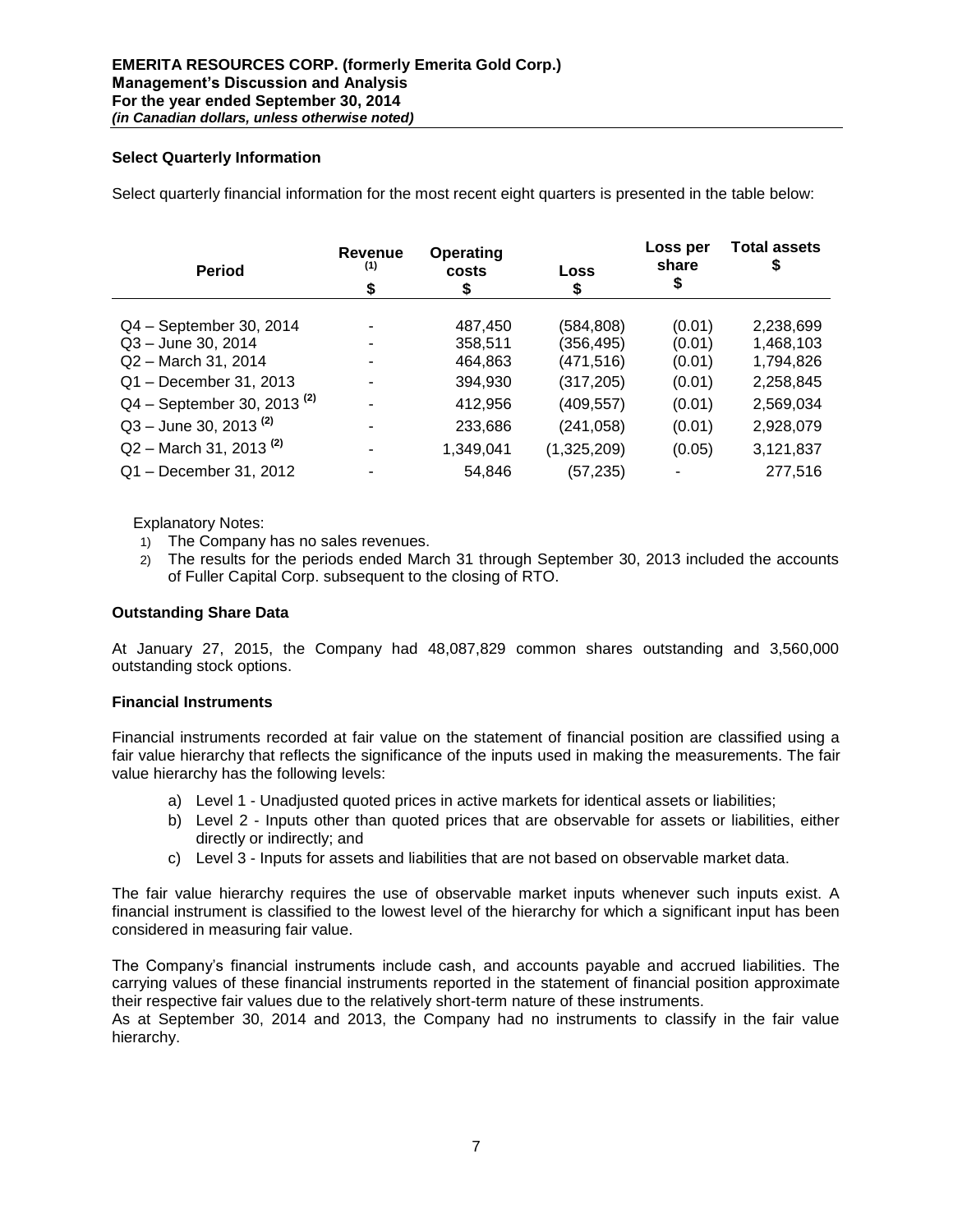The Company's risk exposures and the impact on the Company's financial instruments are summarized below:

(a) *Credit risk* 

Counterparty credit risk is the risk that the financial benefits of contracts with a specific counterparty will be lost if a counterparty defaults on its obligations under the contract. This includes any cash amounts owed to the Company by those counterparties, less any amounts owed to the counterparty by the Company where a legal right of set-off exists and also includes the fair values of contracts with individual counterparties which are recorded in the financial statements.

a. *Trade credit risk*

The Company is not exposed to significant trade credit risk.

b. *Cash*

In order to manage credit and liquidity risk the Company's policy is to invest only in highly rated investment grade instruments that have maturities of three months or less. Limits are also established based on the type of investment, the counterparty and the credit rating.

(b) *Currency risk* 

Currency risk is the risk that the fair value of, or future cash flows from, the Company's financial instruments will fluctuate because of changes in foreign exchange rates. The Company's foreign currency risk arises primarily with respect to the Euro from its property interests in Spain, US dollars and British Pound from operations. Fluctuations in the exchange rates between these currencies and the Canadian dollar could have a material effect on the Company's business, financial condition and results of operations. The Company does not engage in any hedging activity to mitigate this risk.

As at September 30, 2014 and 2013, the Company had the following financial instruments denominated in foreign currency:

| September 30, 2014                       |   |            |  |                          |   |                      |
|------------------------------------------|---|------------|--|--------------------------|---|----------------------|
|                                          |   | Euro       |  | US dollars               |   | <b>British Pound</b> |
| Cash                                     | S | 968,985 \$ |  | 2,065                    | S |                      |
| Amounts receivable                       |   | 42.445     |  | $\overline{\phantom{a}}$ |   |                      |
| Accounts payable and accrued liabilities |   | (117,712)  |  | (19,600)                 |   |                      |
|                                          |   | 893,718    |  | (17, 535)                |   |                      |

| September 30, 2013                         |   |           |  |           |   |           |  |
|--------------------------------------------|---|-----------|--|-----------|---|-----------|--|
| US dollars<br><b>British Pound</b><br>Euro |   |           |  |           |   |           |  |
| Cash                                       | S | 41,442 \$ |  | 6.407     | S |           |  |
| Amounts receivable                         |   | 50,070    |  |           |   |           |  |
| Accounts payable and accrued liabilities   |   | (73, 455) |  | (18,030)  |   | (11,181)  |  |
|                                            |   | 18,057 \$ |  | (11, 623) |   | (11, 181) |  |

A 1% strengthening (weakening) of the Canadian dollar against the Euro, US dollar and British Pound would decrease (increase) net loss by approximately \$9,000 (2013 - \$180), \$170 (2013- \$116) and \$nil (2013- \$112), respectively.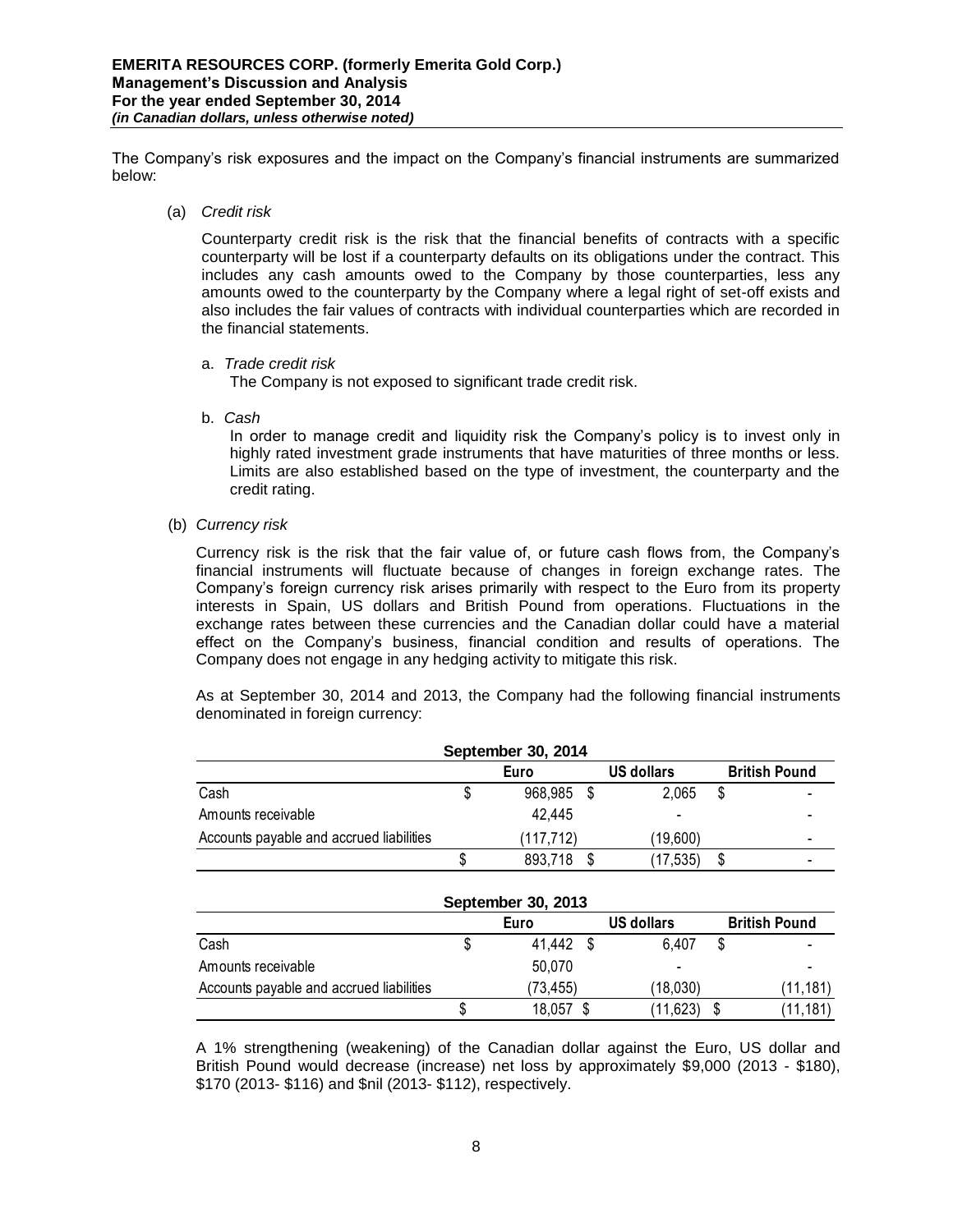## (c) *Liquidity risk*

Liquidity risk is the risk that an entity will encounter difficulty in meeting obligations associated with financial liabilities. The Company's approach to managing liquidity risk is to ensure that it will have sufficient liquidity to meet liabilities when due. As at September 30, 2014, the Company had a cash balance of \$1,024,697 (September 30, 2013 - \$1,712,915) to settle current liabilities of \$342,187 (September 30, 2013 - \$165,289).

## (d) *Commodity / Equity price risk*

The Company is exposed to price risk with respect to commodity and equity prices. Equity price risk is defined as the potential adverse impact on the Company's earnings due to movements in individual equity prices or general movements in the level of the stock market. Commodity price risk is defined as the potential adverse impact on earnings and economic value due to commodity price movements and volatilities. The Company closely monitors commodity prices, as it relates to gold, individual equity movements and the stock market to determine the appropriate course of action to be taken by the Company. Commodity price risk is remote as the Company is not a producing entity.

# **Critical Accounting Policies**

The Company's significant accounting policies are described in Note 2 to the audited consolidated financial statements for the year ended September 30, 2014. The preparation of statements in conformity with IFRS requires management to make estimates and assumptions that affect the reported amounts of assets and liabilities at the date of the financial statements and reported amounts of expenses during the reporting period. Actual outcomes could differ from these estimates. The following is a list of the accounting policies that management believes are critical, due to the degree of uncertainty regarding the estimates and assumptions involved and the magnitude of the asset, liability or expense being reported:

- Foreign currencies
- Exploration and evaluation properties
- Income tax accounts

## *Foreign currencies*

The presentation and functional currency of the Company is the Canadian dollar.

Transactions in currencies other than the functional currency are recorded at the rates of exchange prevailing on the dates of the transactions. At each financial position reporting date, monetary assets and liabilities that are denominated in foreign currencies are translated at the rates prevailing at the date of the statement of financial position. Exchange differences are recognized in operations in the period in which they arise.

The Company makes expenditures and incurs costs in Euros ("EUR") and United States Dollars ("US\$"). At September 30, 2014, one Canadian dollar was worth US\$0.9735 (2013 – US\$0.9706) and EUR 0.7312 (2013 – EUR 0.7184). During the year ended September 30, 2014, the average value of one Canadian dollar was US\$0.9231 (2013 – US\$0.9848) and EUR 0.6804 (2013 – EUR 0.7502).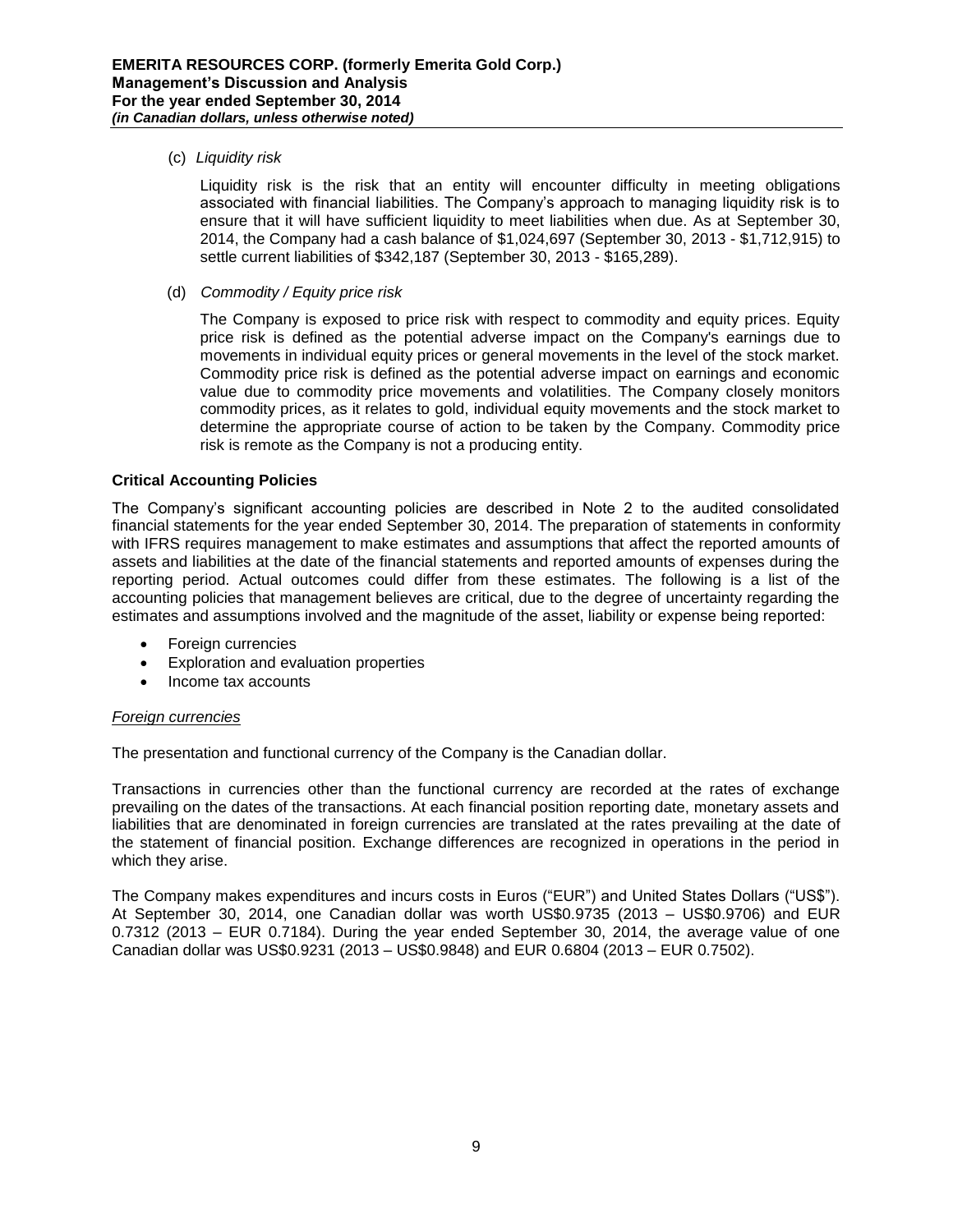*Exploration and evaluation properties*

|                                                | <b>Las Morras</b> | Peña Encina     | <b>Los Vieros</b> | Sierra Alta     |           |
|------------------------------------------------|-------------------|-----------------|-------------------|-----------------|-----------|
|                                                | <b>Property</b>   | <b>Property</b> | <b>Property</b>   | <b>Property</b> | Total     |
|                                                |                   |                 |                   |                 |           |
| Balance, September 30, 2013                    | 710,140           | 24,384          | 2,657             |                 | 737,181   |
| Cost incurred during the period:               |                   |                 |                   |                 |           |
| Land management fees, taxes and permits        | 63,297            | 6,273           |                   |                 | 69,570    |
| Labour, contract geologists, prospectors       | 63,916            | 8,240           |                   |                 | 72,156    |
| Field expenses                                 | 4,410             | 554             |                   | 14,122          | 19,086    |
| Sample analysis                                | (6, 479)          |                 |                   |                 | (6, 479)  |
| <b>Technical reports</b>                       | 17,842            | 62,901          |                   |                 | 80,743    |
| Travel, meals and accommodations               | 4,824             | 702             |                   |                 | 5,526     |
| Overhead - Project office Sevilla              | 43.416            | 22,094          |                   | 5,469           | 70,979    |
| Property, plant and equipment reclassification | (33, 525)         | (14,082)        |                   |                 | (47, 607) |
| Write down                                     |                   |                 | (2,657)           | (19, 591)       | (22, 248) |
| Balance, September 30, 2014                    | 867,841           | 111,066         |                   |                 | 978,907   |

|                                             | <b>Las Morras</b> | Peña Encina     | <b>Los Vieros</b> |         |
|---------------------------------------------|-------------------|-----------------|-------------------|---------|
|                                             | <b>Property</b>   | <b>Property</b> | <b>Property</b>   | Total   |
|                                             |                   |                 |                   | 5       |
| Balance, September 30, 2012                 | 184,407           |                 |                   | 184,407 |
| Cost incurred during the period:            |                   |                 |                   |         |
| Land management fees, taxes and permits     | 37,107            |                 |                   | 37,107  |
| Labour, contract geologists and prospectors | 79,948            |                 |                   | 79,948  |
| Field expenses                              | 84,154            | 1,370           | 66                | 85,590  |
| Sample analysis                             | 33,679            |                 |                   | 33,679  |
| Mapping and surveying                       | 11,593            |                 |                   | 11,593  |
| Technical report                            | 5,332             | 12,175          |                   | 17,507  |
| Travel, meals and accommodations            | 42,114            | 1,141           | 1,348             | 44,603  |
| Trenching                                   | 26,095            |                 |                   | 26,095  |
| Vehicle and fuel                            | 24,173            |                 | 184               | 24,357  |
| Legal                                       | 12,636            |                 |                   | 12,636  |
| Overhead - Project office Sevilla           | 168,902           | 9,698           | 1,059             | 179,659 |
| Balance, September 30, 2013                 | 710,140           | 24,384          | 2,657             | 737,181 |

Once a license to explore an area has been secured, expenditures on exploration and evaluation activities are capitalized to exploration and evaluation properties and classified as a component of property, plant and equipment.

Exploration expenditures relate to the initial search for deposits with economic potential and to detailed assessments of deposits or other projects that have been identified as having economic potential.

Management reviews the carrying value of capitalized exploration and evaluation costs at least annually. The review is based on the Company's intentions for the development of the undeveloped property. Subsequent recovery of the resulting carrying value depends on successful development or sale of the undeveloped project. If a project does not prove viable, all irrecoverable costs associated with the project net of any impairment provisions are written off to operations.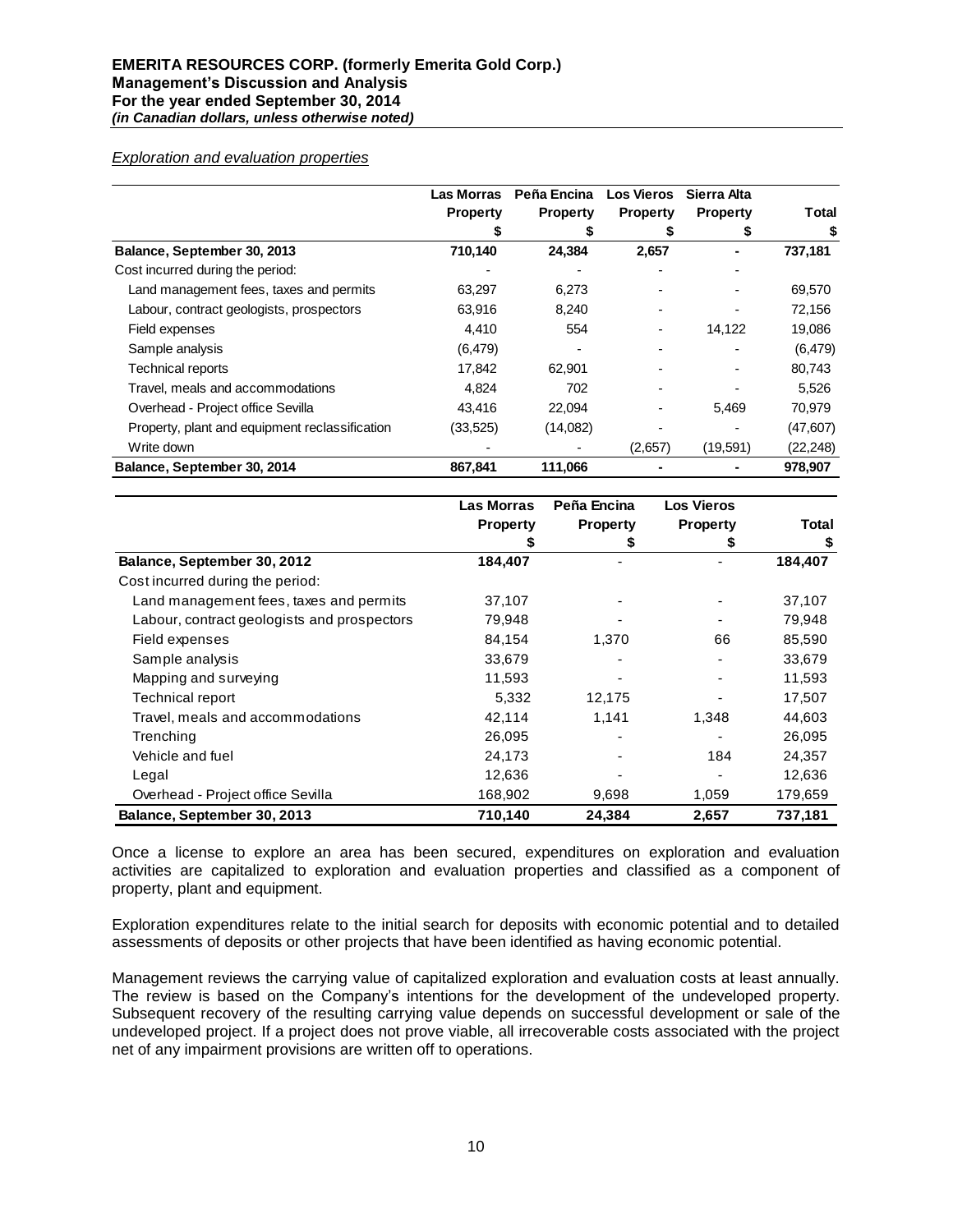The recoverability of amounts shown for exploration and evaluation properties is dependent upon the discovery of economically recoverable reserves, the ability of the Company to obtain financing to complete development of the properties, and on future production or proceeds of disposition.

Costs recovered in excess of the carrying amount are recognized in operations.

At September 30, 2014, the Company had exploration and evaluation properties on the statement of financial position of \$978,907 (September 30, 2013 - \$737,181).

## **Commitments and Contingencies**

The Company's exploration activities are subject to various laws and regulations governing the protection of the environment. These laws and regulations are continually changing and generally becoming more restrictive. The Company believes its operations are materially in compliance with all applicable laws and regulations. The Company expects to make expenditures to comply with such laws and regulations.

The Company is party to certain management contracts. These contracts contain minimum commitments of approximately \$300,000 (2013 - \$300,000) and additional contingent payments of up to approximately \$1,120,000 (2013 - \$1,100,000) upon the occurrence of a change of control. As a triggering event has not taken place, the contingent payments have not been reflected in these financial statements.

#### **Transactions with related parties**

During the years ended September 30, 2014 and 2013, the Company entered into the following transactions with related parties. The Company reimbursed the salary costs for the services of a field geologist employed by Coastal Gold Corp. The Company paid administration fees to Squall Capital Corp.

|                      |    | Purchases of goods and services |      |        |  |  |
|----------------------|----|---------------------------------|------|--------|--|--|
|                      |    | Years ended September 30        |      |        |  |  |
|                      |    | 2014                            | 2013 |        |  |  |
| Coastal Gold Corp.   | \$ |                                 |      | 14,505 |  |  |
| Squall Capital Corp. | S  |                                 | S    | 10,049 |  |  |
|                      | \$ |                                 |      | 24.554 |  |  |

Directors and officers of the Company, David Gower, Greg Duras and Josh Van Deurzen, are directors and officers of Coastal Gold Corp.

A director of the Company, Colin Watt, is a director of Squall Capital Corp.

The Company shares office space with other companies who may have common officers or directors. The costs associated with this space are administered by an unrelated company.

As at September 30, 2014, amounts of \$39,600 included in accounts payable and accrued liabilities were owed to directors and officers of the Company (2013 - \$36,565). The amounts outstanding on fees are unsecured, non-interest bearing, with no fixed terms of repayment.

#### *Compensation of key management personnel of the Company*

In accordance with IAS 24, key management personnel are those persons having authority and responsibility for planning, directing and controlling the activities of the Company directly or indirectly, including any directors (executive and non-executive) of the Company. During the years ended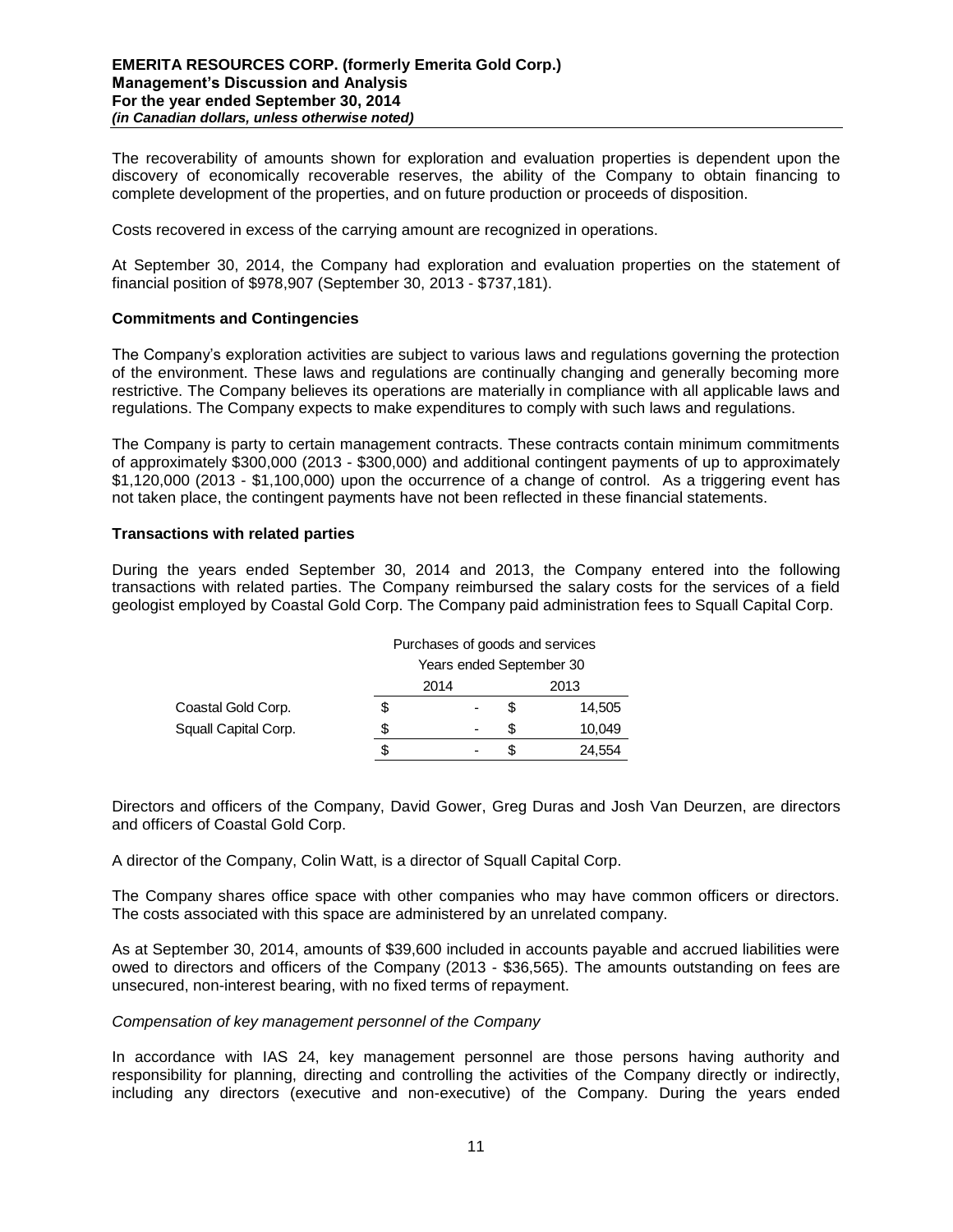September 30, 2014 and 2013, the remuneration of directors and other members of key management personnel are as follows:

|                      | Years ended Sep 30, |            |  |         |
|----------------------|---------------------|------------|--|---------|
|                      |                     | 2014       |  | 2013    |
| Short-term benefits  | \$.                 | 497.163 \$ |  | 409,986 |
| Share-based payments |                     | -          |  | 246,000 |
|                      | S                   | 497,163    |  | 655,986 |

In connection with the August 19, 2014 placement, officers and directors of the Company subscribed for 750,000 common shares of the Company for a total proceeds of \$75,000.

During the year ended September 30, 2013, 250,000 stock options were exercised by directors of the Company at \$0.10 per share.

In connection with the November 2012 private placement, officers and directors of the Company subscribed for 605,294 subscription receipts for total proceeds of \$102,900.

## **Risk Factors**

Mining exploration inherently contains a high degree of risk and uncertainty, which even a combination of careful evaluation, experience and knowledge may not eliminate. The following are certain factors relating to the business of the Company, which factors investors should carefully consider when making an investment decision concerning the Company shares. These risks and uncertainties are not the only ones facing the Company. Additional risks and uncertainties not presently known that the Company currently deems immaterial, may also impair the operations of the Company. If any such risks actually occur, the financial condition, liquidity and results of operations of the Company could be materially adversely affected and the ability of the Company to implement its growth plans could be adversely affected. An investment in the Company is speculative. An investment in the Company will be subject to certain material risks and investors should not invest in securities of the Company unless they can afford to lose their entire investment. The following is a description of certain risks and uncertainties that may affect the Company.

## *Substantial Capital Requirements and Liquidity*

Substantial additional funds for the establishment of the Company's current and planned operations will be required. No assurances can be given that the Company will be able to raise the additional funding that may be required for such activities, should such funding not be fully generated from operations. Mineral prices, environmental rehabilitation or restitution, current financial conditions, revenues, taxes, capital expenditures, operating expenses and geological results are all factors which will have an impact on the amount of additional capital that may be required. To meet such funding requirements, the Company may be required to undertake additional equity financing, which would be dilutive to shareholders. Debt financing, if available, may also involve restrictions on financing and operating activities. There is no assurance that additional financing will be available on terms acceptable to the Company or at all. If the Company is unable to obtain additional financing as needed, it may be required to reduce the scope of its operations and pursue only those projects that can be funded through cash flows generated from its existing operations, if any.

## *Financing Risks and Dilution to Shareholders*

The Company will have limited financial resources, no operations and no revenues. Even if the Company's exploration program on one or more of the Properties is successful, additional funds will be required for the purposes of further exploration and development. There can be no assurance that the Company will be able to obtain adequate financing in the future or that such financing will be available on favourable terms or at all. It is likely such additional capital will be raised through the issuance of additional equity which would result in dilution to the Company's shareholders.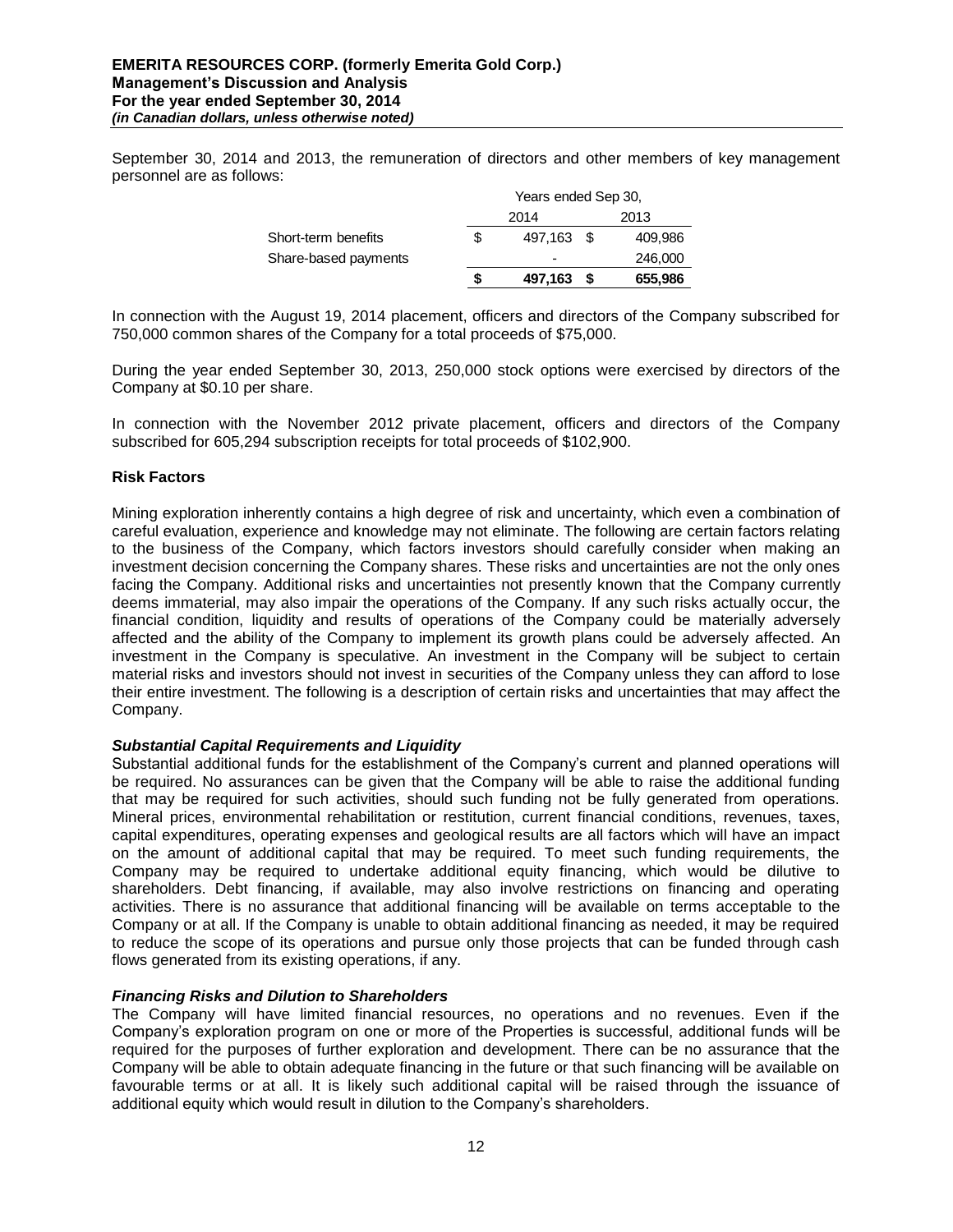#### *Limited Operating History*

The Company is a relatively new company with limited operating history. The Company only recently acquired its interest in the Properties and the Company has no history of business or mining operations, revenue generation or production history. The Company has yet to generate a profit from their activities. The Company will be subject to all of the business risks and uncertainties associated with any new business enterprise, including the risk that it will not achieve its growth objective. The Company anticipates that it may take several years to achieve positive cash flow from operations.

#### *No Mineral Resources or Mineral Reserves*

Resource exploration is a speculative business, characterized by a number of significant risks including, among other things, unprofitable efforts resulting not only from the failure to discover mineral deposits but also from finding mineral deposits that, though present, are insufficient in quantity and quality to return a profit from production. The marketability of minerals acquired or discovered by the Company may be affected by numerous factors which are beyond the control of the Company and which cannot be accurately predicted, such as market fluctuations, the proximity and capacity of milling facilities, mineral markets and processing equipment, and such other factors as government regulations, including regulations relating to royalties, allowable production, importing and exporting of minerals, and environmental protection, the combination of which factors may result in the Company not receiving an adequate return of investment capital.

The Properties are in the exploration stage only and, to date, no mineral resources or mineral reserves have been identified. Development of the Properties will follow only if favourable exploration results are obtained. The business of exploration for minerals and mining involves a high degree of risk. Few properties that are explored are ultimately developed into producing mines. There is no assurance that any mineral resources or mineral reserves will be identified or developed. The long-term profitability of the Company's operations will in part be directly related to the costs and success of its exploration programs, which may be affected by a number of factors.

Substantial expenditures are required to establish mineral resources and mineral reserves and to develop the mining and processing facilities and infrastructure at any site chosen for mining. Although substantial benefits may be derived from the discovery of a major mineralized deposit, no assurance can be given that minerals will be discovered in sufficient quantities to justify commercial operations or that funds required for development can be obtained on a timely basis.

#### *Fluctuating Mineral Prices*

The economics of mineral exploration are affected by many factors beyond the Company's control, including commodity prices, the cost of operations, variations in the grade of minerals explored and fluctuations in the market price of minerals. Depending on the price of minerals, the Company may determine that it is impractical to continue a mineral exploration operation.

Mineral prices are prone to fluctuations and the marketability of minerals is affected by government regulation relating to price, royalties, allowable production and the importing and exporting of minerals, the effect of which cannot be accurately predicted. There is no assurance that a profitable market will exist for the sale of any minerals that may be found on the Properties.

#### *Regulatory, Permit and License Requirements*

The current or future operations of the Company require permits from various governmental authorities, and such operations are and will be governed by laws and regulations that may concern, among other things, exploration, development, production, taxes, labour standards, occupational health, waste disposal, toxic substances, land use, environmental protection, site safety and other matters. Companies engaged in the exploration and development of mineral properties generally experience increased costs and delays in development and other schedules as a result of the need to comply with applicable laws, regulations and permits. There can be no assurance that all permits which the Company may require for facilities and the conduct of exploration and development operations on the Properties will be obtainable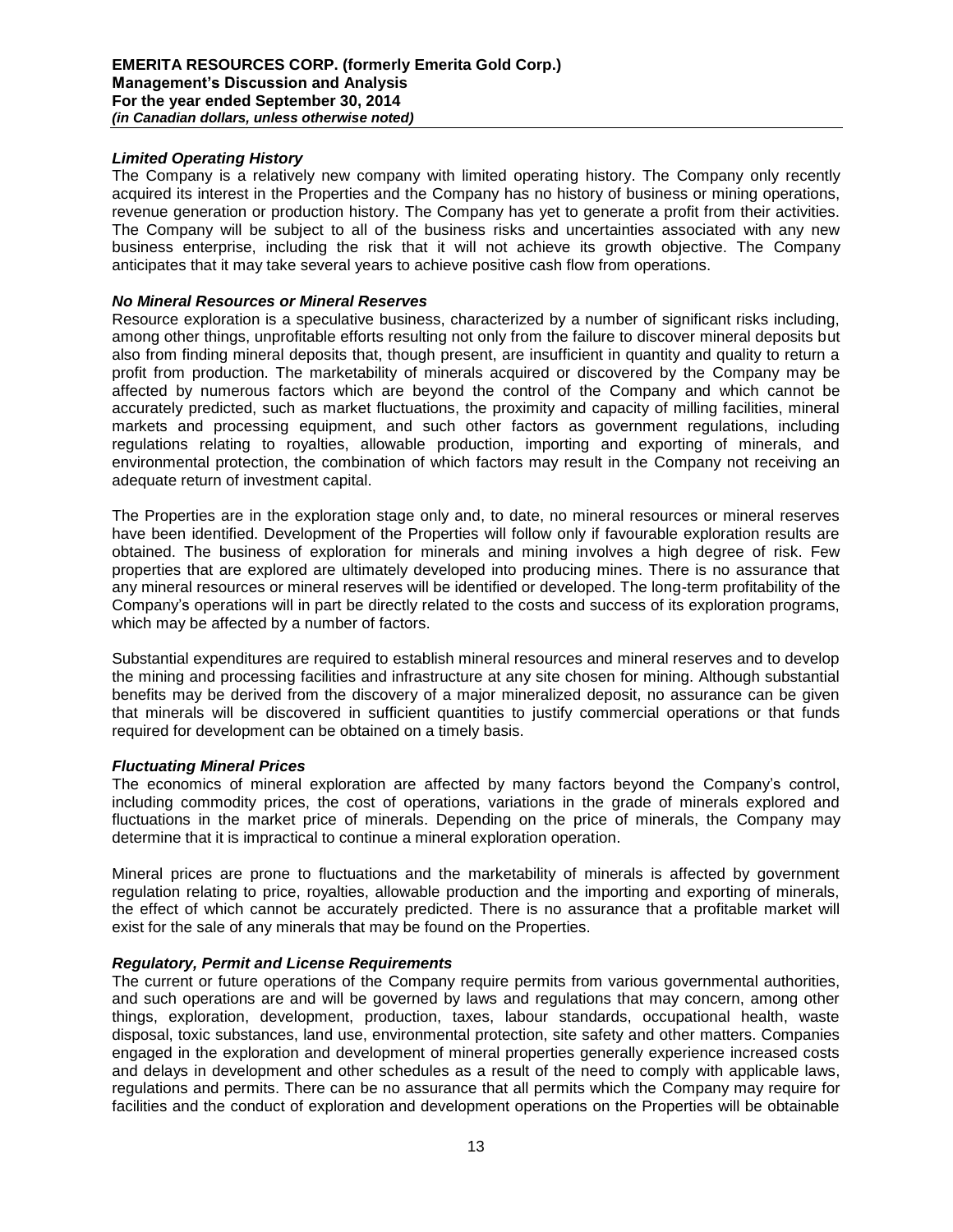on reasonable terms, or that such laws and regulations will not have an adverse effect on any exploration or development project which the Company might undertake.

Failure to comply with applicable laws, regulations and permitting requirements may result in enforcement actions, including orders issued by regulatory or judicial authorities causing operations to cease or be curtailed and may include corrective measures requiring capital expenditures, installation of additional equipment or remedial actions. Parties engaged in exploration and development operations may be required to compensate those suffering loss or damage by reason of the exploration and development activities and may have civil or criminal fines or penalties imposed upon them for violation of applicable laws or regulations. Amendments to current laws, regulations and permits governing operations and activities of mineral companies, or more stringent implementation thereof, could have a material adverse impact on the Company and cause increases in capital expenditures or exploration and development costs, or require abandonment or delays in the development of new or existing properties.

#### *Title to Properties*

Acquisition of title to mineral properties is a very detailed and time-consuming process. Title to, and the area of, mineral properties may be disputed. The Company has advised that one of the exploration permits with respect to the Los Vieros Property, which is comprised of four exploration permits that cover an area of 23,175 hectares, has been granted to a third party and will not be granted to the Company. This permit was comprised of 8,820 hectares of the Los Vieros Property.The Company cannot give an assurance that title to some or all of the Company.'s interest in the Properties will not be challenged or impugned. Mineral properties sometimes contain claims or transfer histories that examiners cannot verify. A successful claim that the Company does not have the interest it understands it has in the Properties could cause the Company to lose any rights to explore, develop and mine any minerals on the Properties without compensation for its prior expenditures relating to the Properties.

#### *Competition*

The mineral exploration and development industry is highly competitive. The Company will have to compete with other companies, many of which have greater financial, technical and other resources than the Company, for, among other things, the acquisition of minerals claims, leases and other mineral interests, as well as for the recruitment and retention of qualified employees and other personnel. Failure to compete successfully against other companies could have a material adverse effect on the Company and its prospects.

## *Reliance on Management and Dependence on Key Personnel*

The success of the Company will be largely dependent upon the performance of its directors and officers and the ability to attract and retain key personnel. The loss of the services of these persons may have a material adverse effect on the Company's business and prospects. The Company will compete with numerous other companies for the recruitment and retention of qualified employees and contractors. There is no assurance that the Company can maintain the service of its directors and officers or other qualified personnel required to operate its business. Failure to do so could have a material adverse effect on the Company and its prospects.

## *Environmental Risks*

The Company's exploration and appraisal programs will, in general, be subject to approval by regulatory bodies. Additionally, all phases of the exploration, development and mining business present environmental risks and hazards and are subject to environmental regulation pursuant to a variety of international conventions and national and local laws and regulations. Environmental legislation provides for, among other things, restrictions and prohibitions on spills, releases or emissions of various substances produced in association with exploration, development and mining operations. The legislation also requires that wells and facility sites be operated, maintained, abandoned and reclaimed to the satisfaction of applicable regulatory authorities. Compliance with such legislation can require significant expenditures and a breach may result in the imposition of fines and penalties, some of which may be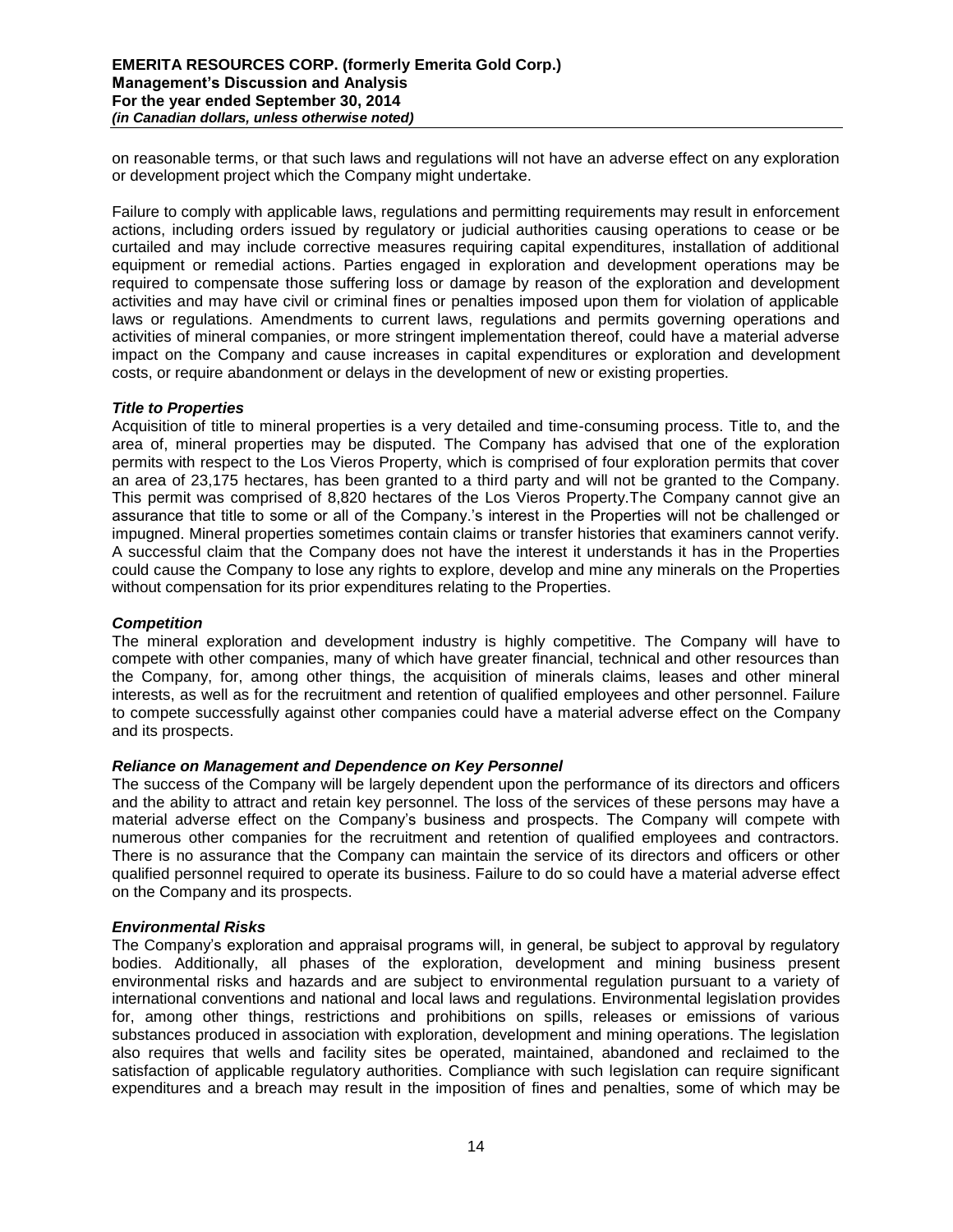material. Environmental legislation is evolving in a manner expected to result in stricter standards and enforcement, larger fines and liability and potentially increased capital expenditures and operating costs.

#### *Local Resident Concerns*

Apart from ordinary environmental issues, the exploration, development and mining of the Properties could be subject to resistance from local residents that could either prevent or delay exploration and development of the Properties.

#### *Conflicts of Interest*

Certain of the directors and officers of the Company will be engaged in, and will continue to engage in, other business activities on their own behalf and on behalf of other companies (including mineral resource companies) and, as a result of these and other activities, such directors and officers may become subject to conflicts of interest. The BCBCA provides that in the event that a director has a material interest in a contract or proposed contract or agreement that is material to an Company, the director shall disclose his interest in such contract or agreement and shall refrain from voting on any matter in respect of such contract or agreement, subject to and in accordance with the BCBCA. To the extent that conflicts of interest arise, such conflicts will be resolved in accordance with the provisions of the BCBCA.

#### *Foreign Operations*

The Properties are located in Spain. As such, the Company's proposed activities with respect to the Properties will be subject to governmental, political, economic and other uncertainties, including but not limited to expropriation of property without fair compensation, repatriation of earnings, nationalization, currency fluctuations and devaluations, exchange controls and increases in government fees, renegotiation or nullification of existing concessions and contracts, changes in taxation policies, economic sanctions and the other risks arising out of foreign governmental sovereignty over the areas in which the Company's operations will be conducted, as well as risks including loss due to civil strife, acts of war, insurrections and the actions of national labour unions. Future government actions concerning the economy, taxation, or the operation and regulation of nationally important facilities such as mines, could have a significant effect on the Company. No assurances can be given that the Company's plans and operations will not be adversely affected by future developments in Spain. Any changes in regulations or shifts in political attitudes will be beyond the Company's control and may adversely affect the Company's business.

# *Uninsurable Risks*

Exploration, development and production operations on mineral properties involve numerous risks, including unexpected or unusual geological operating conditions, rock bursts, cave-ins, fires, floods, earthquakes and other environmental occurrences, any of which could result in damage to, or destruction of, equipment and mines, damage to life or property, environmental damage and possible legal liability. Although precautions to minimize risk will be taken, operations are subject to hazards that may result in environmental pollution and consequent liability that could have a material adverse impact on the business, operations and financial performance of the Company. It is not always possible to obtain insurance against all such risks and the Company may decide not to insure against certain risks as a result of high premiums or other reasons. Should such liabilities arise, they could have an adverse impact on the Company's results of operations and financial condition and could cause a decline in the value of the Company shares.

## *Litigation*

The Company and/or its directors or officers may be subject to a variety of civil or other legal proceedings, with or without merit.